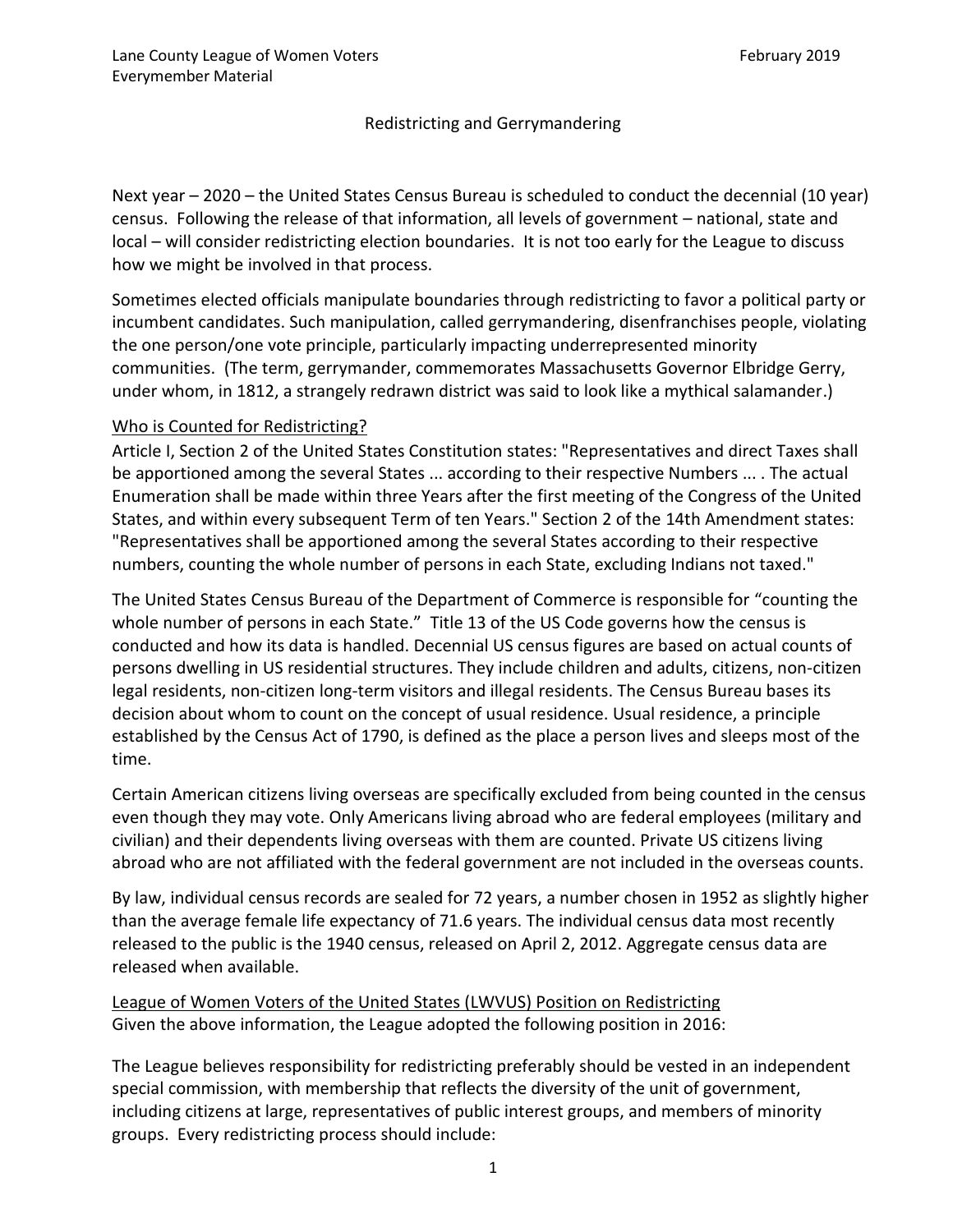Lane County League of Women Voters February 2019 Everymember Material

- Specific timelines for the steps leading to a redistricting plan
- Full disclosure throughout the process and public hearings on the plan proposed for adoption
- $\circ$  Redistricting at all levels of government must be accomplished in an open, unbiased manner with citizen participation and access at all levels and steps of the process, and
- o Should be subject to open meeting laws
- A provision that any redistricting plan should be adopted by the redistricting authority with more than a simple majority vote
	- $\circ$  Remedial provisions established in the event that the redistricting authority fails to enact a plan Specific provisions should be made for court review of redistricting measures and for courts to require the redistricting authority to act on a specific schedule
		- **.** Time limits should be set for initiating court action for review
		- **The courts should promptly review and rule on any challenge to a redistricting plan and** require adjustments if the standards have not been met

The standards on which a redistricting plan is based, and on which any plan should be judged, must:

- Be enforceable in court
- Require substantially equal population, geographic contiguity, and effective representation of racial and linguistic minorities
- Provide for (to the extent possible) promotion of partisan fairness, preservation and protection of "communities of interest," and respect for boundaries of municipalities and counties
- Compactness and competitiveness may also be considered as criteria so long as they do not conflict with the above criteria
- Explicitly reject protection of incumbents, through such devices as considering an incumbent's address and preferential treatment for a political party, through such devices as considering party affiliation, voting history and candidate residence

### Current Rules for Redistricting

At the federal level the Constitution requires that states reapportion their congressional districts and state assembly districts after each federal decennial census. The House of Representatives has 435 district seats divided among all 50 states. The seats are apportioned according to population as determined by the census. As the population of states increase or decrease at varying rates, congressional seats have to be transferred between the states at each reapportionment. This process affects districts at all levels of government, from local school boards and city councils to state legislatures and the House of Representatives.

Once the number of district seats for a state is determined, the state legislature or other governmental body draws the boundaries of each electoral districts, known as redistricting. Gerrymandering occurs when redistricting is used to manipulate boundaries to favor a political party or incumbent candidates rather than to safeguard electoral fairness.

The two most common gerrymandering techniques are *packing* and *cracking*. In packing, the party in charge of redistricting tries to pack voters from the rival party into as few districts as possible to minimize the number of seats the opposition is likely to win. In *cracking*, blocks of opposition voters are splintered out amongst several districts to dilute their influence, thus achieving the same goal. *Hijacking* is another tactic which redraws two districts to force incumbents to run against one another, while *kidnapping* moves an incumbent's home address into another district.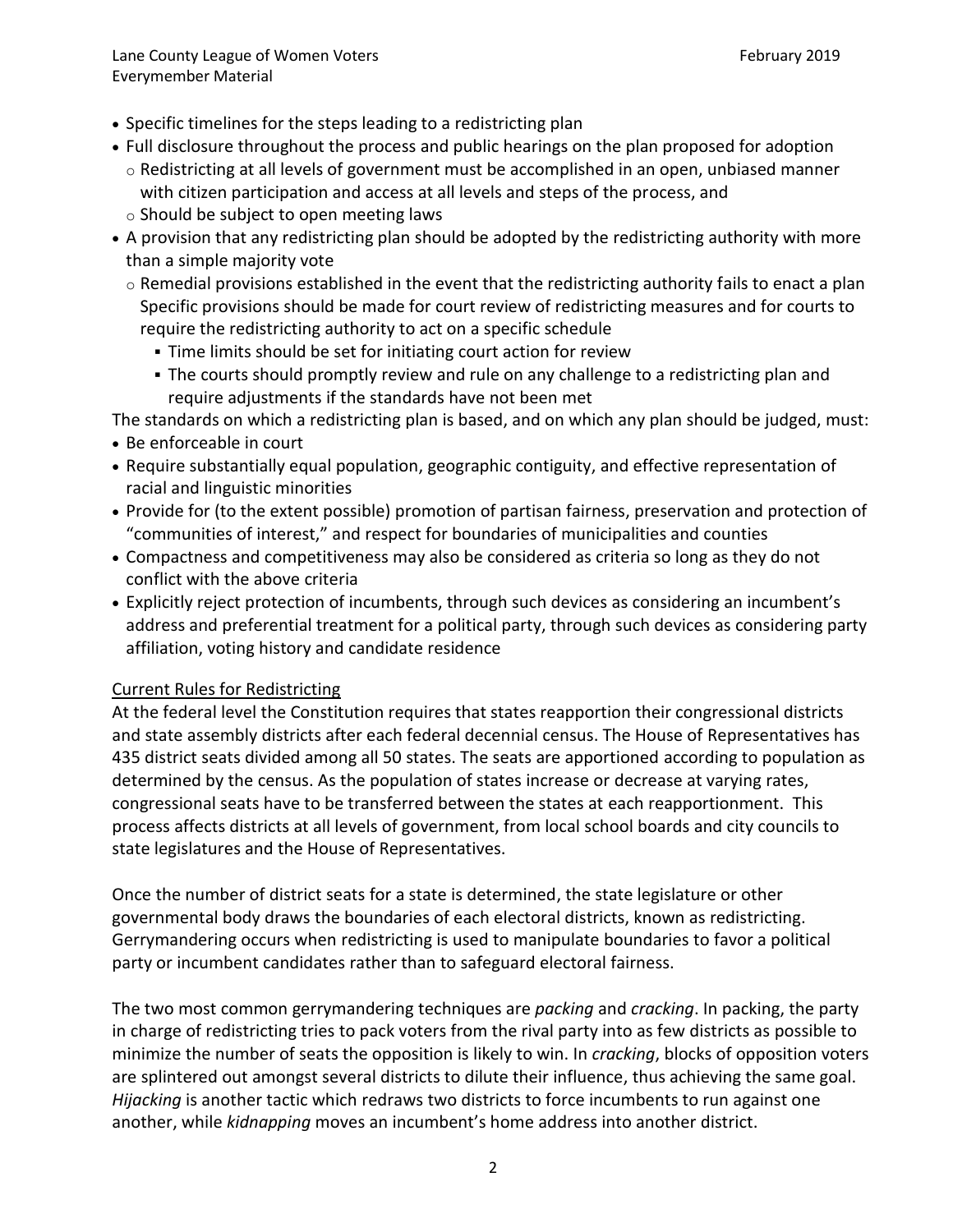Identifying gerrymandering is not easy except in the most egregious situations. One method gaining momentum is the mathematical Efficiency Gap (EG) method to quantify partisan gerrymandering. It is a simple numerical score to detect unfair congressional and legislative maps that are rigged to keep one party on top in a way that is unresponsive to voter preferences. EG can be computed based on voting data from a single election. If the result exceeds a certain threshold, then the districting plan is found to have discriminatory partisan effect.

### Federal Redistricting Criteria

Federal legal provisions include the 14th and 15th Amendments and the Voting Rights Act. After the 1962 Supreme Court decision in Baker v. Carr, the 14th Amendment's Equal Protection Clause was interpreted to require that political districts be equal in population. The court's ruling is known as the "one man, one vote" principle.

The 15th Amendment guaranteed citizens the right to vote and protected that right from being abridged on account of race or color. It also specifically authorized Congress to enforce it by enacting legislation. Accordingly, Congress enacted the Voting Rights Act of 1965 to aggressively enforce the amendment in states and localities that continued to deny African-Americans the voting franchise using state and local laws. As federal law, the Voting Rights Act overrides inconsistent state laws, just as the constitutional equal population rule overrides other state laws.

In June 2013 the Supreme Court ruled 5-4 to overturn the section of the Voting Rights Act that required federal pre-clearance of any changes to the voting system in 15 states. These states were known for their efforts to deny voting rights to African-Americans. Chief Justice John Roberts justified it by saying, "our country has changed," and that blanket federal protection wasn't needed to stop discrimination.

### Oregon

Oregon's five congressional representatives and 90 state legislators are all elected from political divisions called districts. Following the 2010 United States Census, Oregon's House of Representatives consists of 60 districts and Oregon's State Senate of 30 districts. Two House districts comprise each Senate district. Congressional and state legislative district lines are drawn by the state legislature and are subject to veto by the governor.

### Oregon State Redistricting Criteria

In addition to the Federal law that districts must have nearly equal populations and must not discriminate on the basis of race or ethnicity, the Oregon legislature uses the following criteria to draw legislative and congressional districts

- Be contiguous
- Be of equal population
- Utilize existing geographic or political boundaries
- Not divide communities of common interest
- Be connected by transportation links

State law requires that no district shall be drawn for the purpose of favoring any political party, incumbent legislator or other person or be drawn for the purpose of diluting the voting strength of any language or ethnic minority group.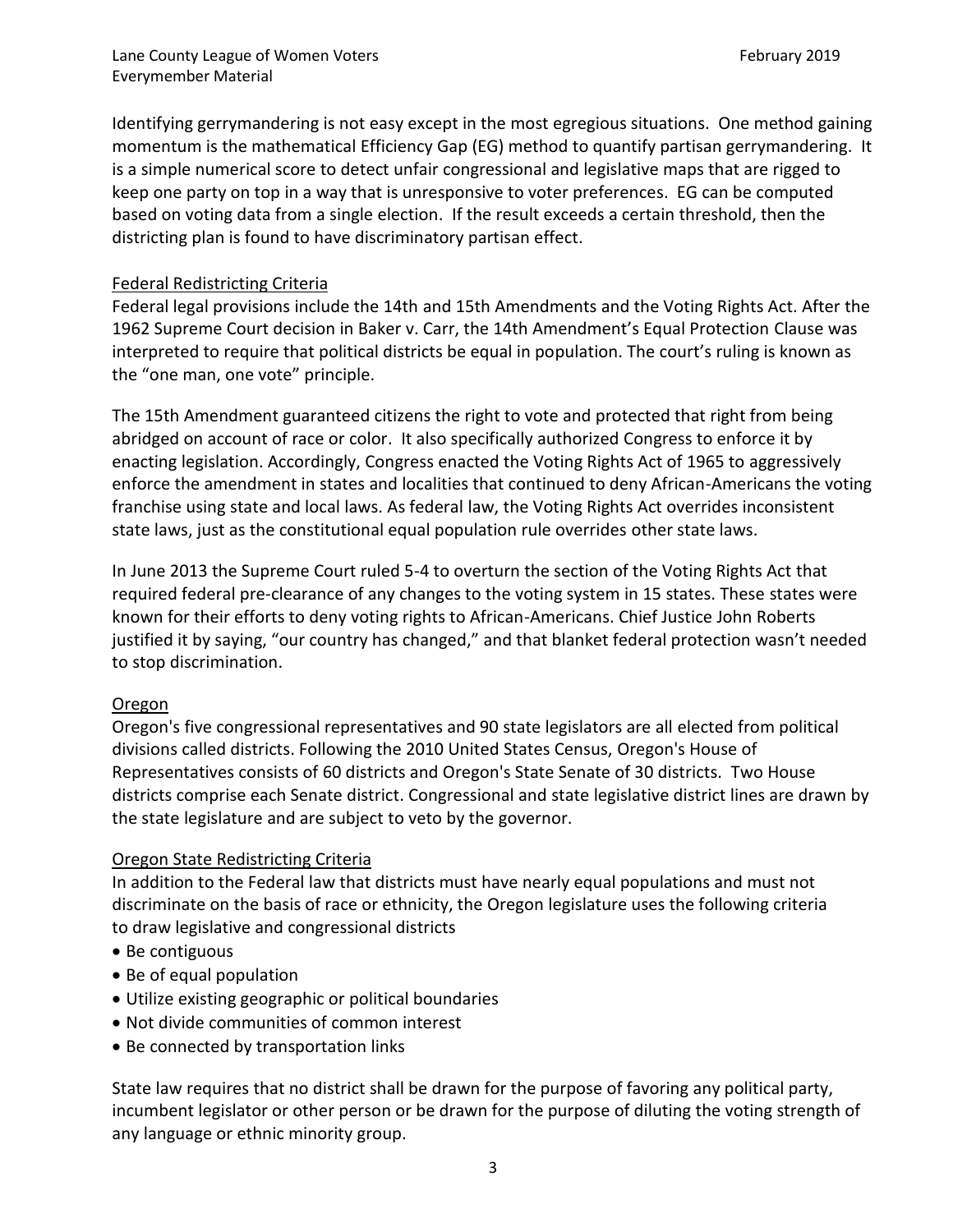# Comparison of Independent Redistricting Proposals for the State of Oregon

The LWVUS promotes transparent and accountable redistricting processes to end hyper-partisan practices that don't benefit constituents. The LWVUS believes responsibility for fair redistricting should be vested in an independent special commission, with membership that reflects the diversity of the unit of government.

There are currently several proposals being advanced in Oregon regarding the creation of independent redistricting commissions. There are three key questions that need to be considered when determining which, if any, of the proposals the League of Women Voters should support. 1) How are members of the commission selected? 2) What kind of majority vote is need to approve a redistricting plan? 3) How are legal challenges to the redistricting plan decided? Below is a comparison of how the different proposals answer these questions.

## **Secretary of State's Redistricting Reform Task Force**

- 1) Selection: A multi-party commission of eleven members, three Democrats, three Republicans, and five from other parties or unaffiliated. Applicants would be screened for qualifications by three randomly-selected, qualified, and independent auditors of diverse party affiliations, who would create three twenty-member pools that reflect Oregon's political diversity. Members of the commission would be randomly selected from these pools to ensure fairness.
- 2) Vote: The final map could be approved only by a supermajority vote of at least seven members of the commission, of whom at least one would be registered with the party with the most registered voters, one registered with the party with the second-most registered voters, and one other.
- 3) Legal Challenges: No procedures proposed.

# **Redistricting Matters Coalition – City Club of Portland; LWV, Common Cause, AARP**

- 1) Selection: A multi-party commission of eleven members, three Democrats, three Republicans, and five from other parties or unaffiliated. Applicants would be screened for qualifications by three randomly-selected, retired Oregon judges, who would create a twenty-member pool of Democrats, a twenty-member pool of Republicans, and a twenty-member pool of non-aligned voters. Two Democrats, two Republicans and three non-aligned members will be randomly selected from these pools. The randomly selected members will, by vote, select one Democrat, one Republican and two non-aligned additional commission members.
- 2) Vote: The final map could be approved only by a supermajority vote of at least seven members of the commission, of whom at least one would be registered with the party with the most registered voters, one registered with the party with the second-most registered voters, and one other. If the commission does not adopt a redistricting plan, The Oregon Supreme Court shall prepare the final redistricting plan.
- 3) Legal Challenges: The Oregon Supreme Court

# **Initiative 5 - Kevin Mannix, Michele Fletchall and Charles Lee**

1) Selection: The commission shall be composed of eleven persons appointed by county commissioners. Under this proposal, Lane and Linn County commissioners, by majority vote, would select one commission member.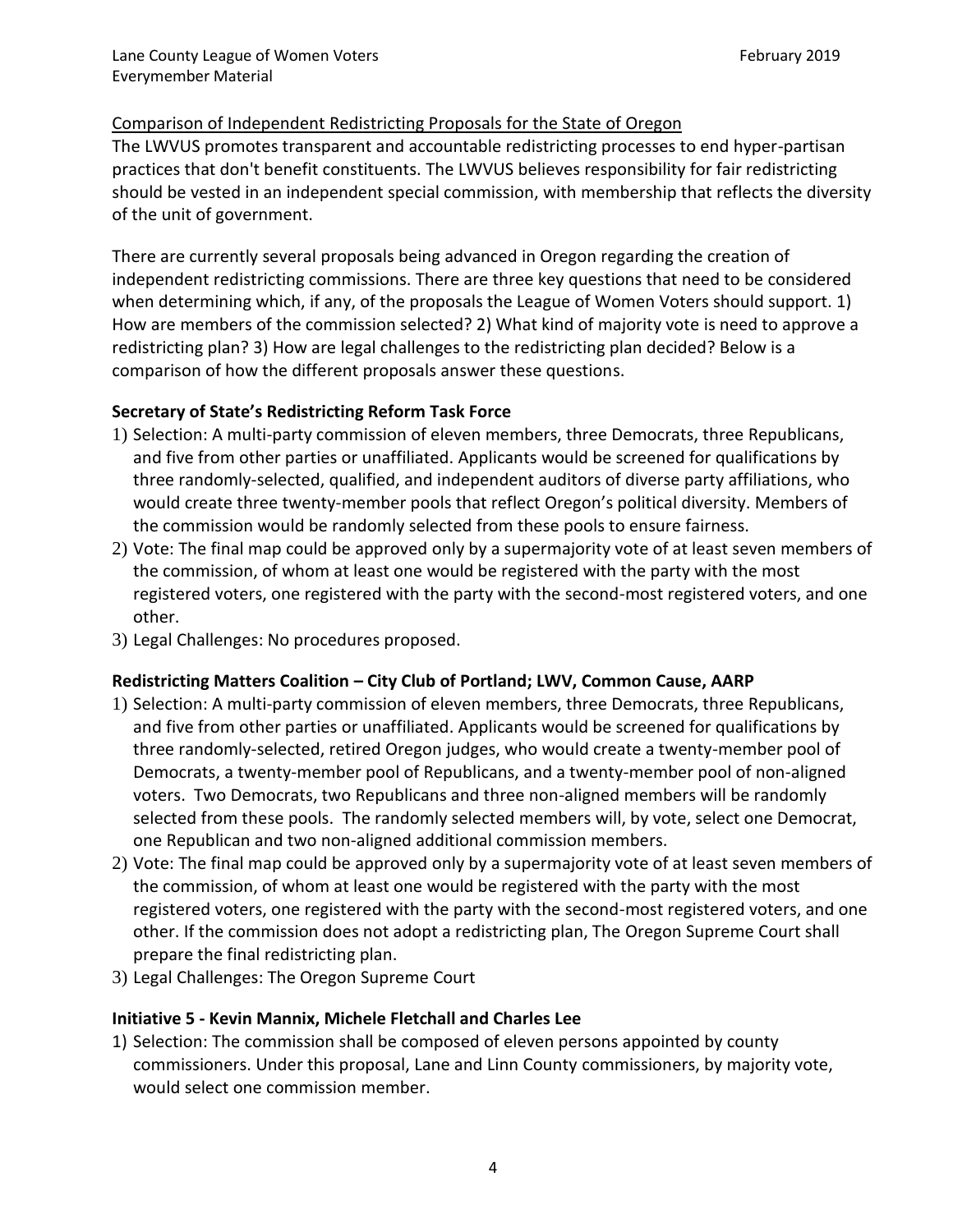- 2) Vote: The final map must be approved by a majority of commission members. If the commission does not adopt a redistricting plan, The Oregon Supreme Court shall prepare the final redistricting plan.
- 3) Legal Challenges: The Oregon Supreme Court

### Lane County

Lane County has five districts. Every ten years, the Lane County Board of Commissioners must renew and, if necessary, adjust the commissioner districts based on population information from the US Census. Redistricting may be necessary to ensure that each district is more evenly distributed in population so as not to deny any person equal protection of the law.

## Lane County Redistricting Criteria

In a memo dated August 4, 2011 from Acting County Counsel Stephen L. Vorhes to Lane County Clerk Cheryl Betschart, Vorhes outlined the following criteria for the Lane County Commissioners to use in redistricting the county:

- Equal population: Consideration of this factor is mandatory.
- Geographic boundaries: Geographic boundaries must be considered in that the Charter utilizes general geographic descriptions for Commissioner Districts: West Lane County District, Springfield District, South Eugene District, North Eugene District, and East Lane County District. Optional consideration can be given to rivers, mountain crests, roads, etc.
- Political boundaries: Political boundaries must be considered, again to the extent that the Charter utilizes political boundaries (Springfield, southern/northern Eugene metropolitan area). Current Charter language ("generally comprised of") allows for some variation. Consideration of other political boundaries (representative districts; cities; school districts, etc.) is optional.
- Existing district boundaries: Consideration of this is mandatory in that the existing boundaries are an essential component of fulfilling the charge in the Charter to "review the population densities of each district and modify boundaries when necessary."
- Combining incumbents: Consideration of this is mandatory as the Charter provides that no designation shall disqualify a commissioner from completing the term of office to which he or she was elected.
- Contiguity: Consideration of this factor is optional.
- Communities of common interest: Consideration of this factor is optional.
- Transportation links: This is an optional factor to be considered.
- Voting strength of any language or ethnic minority group: Consideration of this is optional; however, care must be taken to avoid prohibited discrimination.
- Compactness: Consideration of this is optional.

The Lane County Board of Commissioners were to determine district boundaries following receipt of recommendations from the Redistricting Task Force and a public hearing process. After months of work, the task force forwarded five redistricting proposals but failed to recommend any of the scenarios**.** The commissioners dismissed the task force's work and opted for a new proposal developed unilaterally by one of the commissioners. Technically, the new scenario complied with all criteria and, in particular, protected communities of interest when it moved a significant community of liberal voters into the already liberal South Eugene District. In their opinion, opponents saw this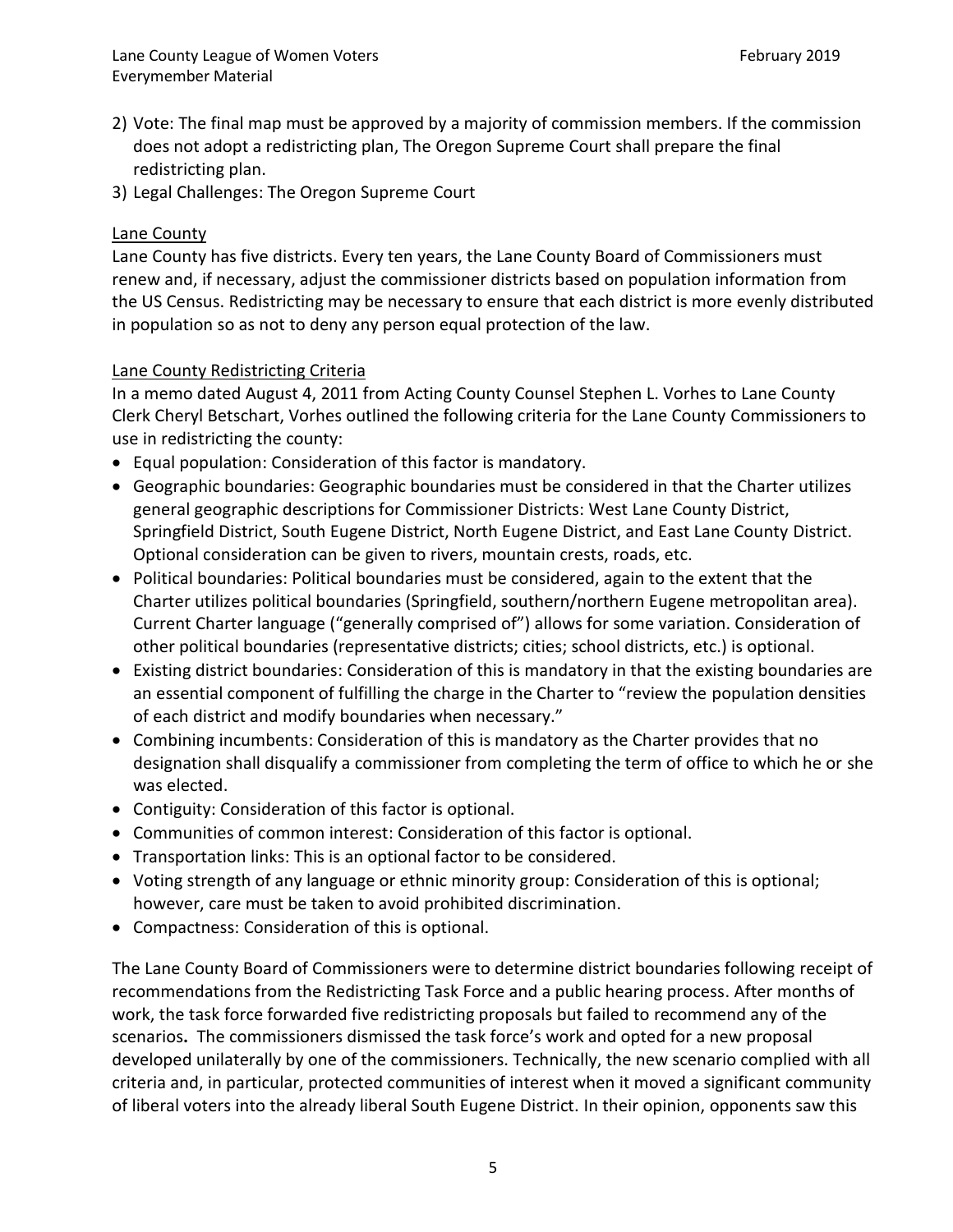as packing because opponents believed the move made the North Eugene District more conservative, resulting in four conservative districts and only one liberal district.

## How Do Other States Draw District Lines?

Who draws the lines: Seven states (Washington, Idaho, Montana, California, Arizona, Alaska, Utah) have independent commissions to draw their state legislative districts; and seven states (New Jersey, Pennsylvania, Ohio, Arkansas, Missouri, Colorado, Hawaii) use commissions with political appointees. The state legislatures draw districts in the other 36 states. For congressional districts the numbers are slightly different because seven of the states have only one district. Some states also have back-up commissions to draw lines if the legislature can't approve a plan. Examples of who appoints the commissions include:

**California** uses state auditors: a 14-member commission. The commission must include five Democrats, five Republicans, and four members from neither party. Government auditors are to select 60 registered voters from an applicant pool. Legislative leaders can reduce the pool; the auditors then are to pick eight commission members by lottery, and those commissioners pick six additional members for a total of 14. For approval district boundaries need votes from three Democratic commissioners, three Republican commissioners, and three commissioners from neither party. No member can hold political office for five or ten years after the date of appointment.

**Idaho**: Leaders of two largest political parties in each house of the legislature each designate one member; chairs of the two parties whose candidates for governor received the most votes in the last election each designate one member. No member may be an elected or appointed official in the state at the time of designation.

**Washington***:* Majority and minority leaders of the House and Senate each select one. These four select a non-voting fifth to chair the commission. If they fail to do so by January 1, the state Supreme Court will select the fifth by February 5.

**Missour**i will now mandate the use of a statistical, nonpartisan model that evaluates where lines are drawn, as well as the appointment of a state demographer. The evaluation is designed to promote fairness and competitiveness.

**Utah**: In 2018 voters approved the creation of an independent seven-member redistricting commission.

Some of these commissions because of their composition can be nonpartisan, some bipartisan and some are likely to be partisan. Therefore, there can still be gerrymandering with these commissions depending on how the commission members are selected. While legislatures are more likely to draw district lines that benefit the majority, it is not a forgone conclusion that that will occur. The point is that gerrymandering can be perceived even with the most carefully constructed process and specific criteria. It also demonstrates the potential hazard of allowing those who draw the boundaries to also be the officials affected by the process.

Some common redistricting criteria used by states include: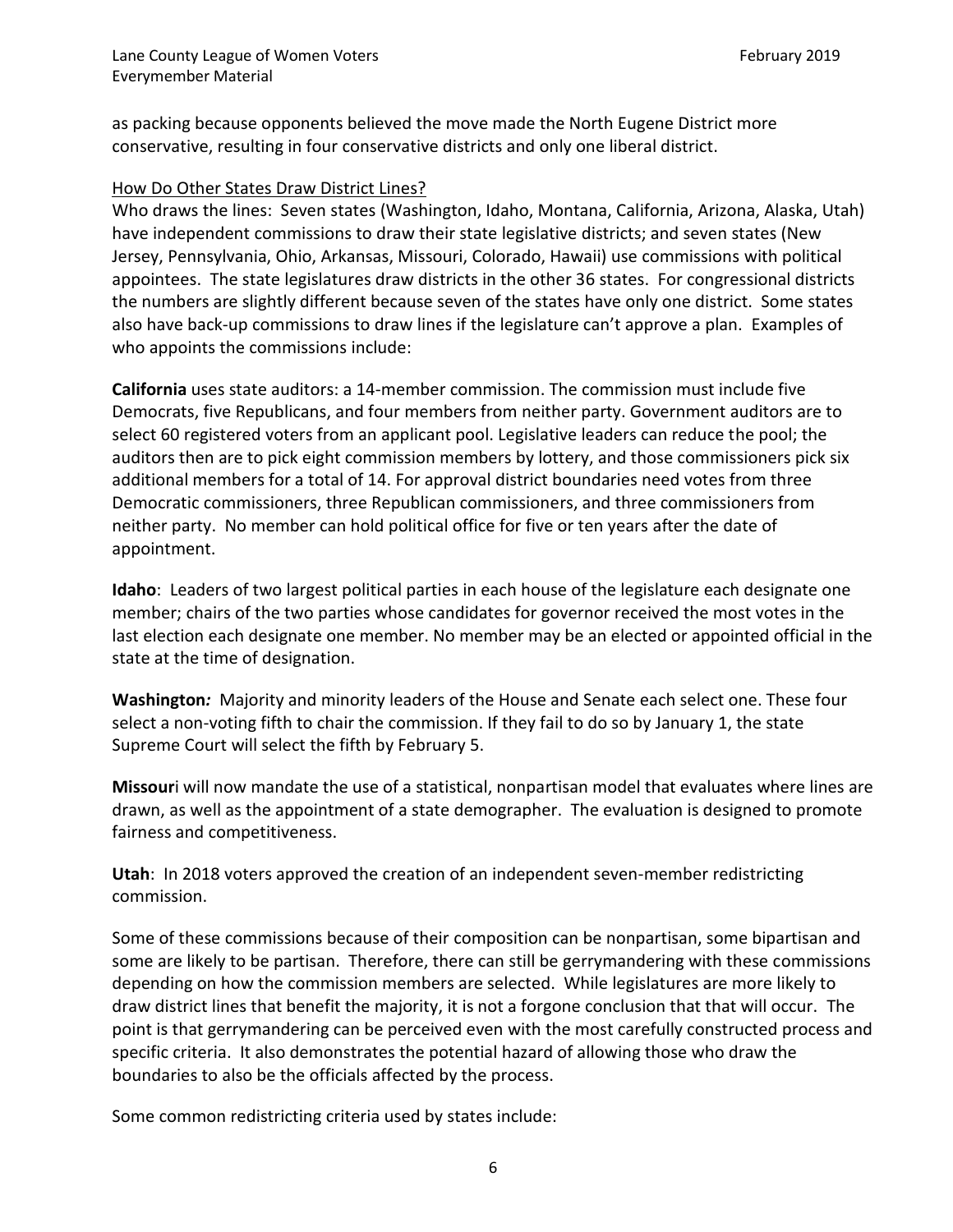- Equal population numbers (who is counted total population? voting age populations? citizens only? college students? where are prison populations counted?)
- Protection of minority vote
- Continuity
- Compactness
- Respect for political divisions (cities, towns, school districts, etc.)
- Preservation of communities of interest
- Partisan symmetry-competitiveness and responsiveness

## Conclusion

Ultimately, any redistricting system implemented will have its challenges, and redistricting will always include trade-offs. When there are multiple criteria, some are inevitably given greater weight than others. That doesn't mean that reform is futile, but it means people who want reform should have a deeper conversation about their goals than simply to end gerrymandering.

The League of Women Voters needs to stay vigilant and involved in the redistricting process at all levels of government.

## Discussion Questions

- 1. What are some of the pros and cons of using multiple criteria in drawing new boundaries? How should criteria be weighted?
- 2. Could the Redistricting Matters Coalition proposal for the state translate to Lane County?
- 3. In considering the redistricting process, how do you think the commission members should be chosen?
- 4. Who should make the final decision on boundaries?
- 5. How involved would you like the LWVLC to be in city and county redistricting efforts? Are you interested in monitoring local government?

## **Sources**

- 1. https://en.wikipedia.org/wiki/Gerrymandering
- 2. [https://en.wikipedia.org/wiki/United\\_States\\_Census,](https://en.wikipedia.org/wiki/United_States_Census) accessed 11/25/2018
- 3. [https://www.lwv.org/redistricting/lwvus-position-redistricting,](https://www.lwv.org/redistricting/lwvus-position-redistricting) accessed 10/30/2018
- 4. "Revisiting Redistricting" 2015 LWVLC Everymember material
- 5. "Notices of the American Mathematical Society" p. 1024, Vol. 4, No. 9, 2017. For more information on the Efficiency Gap: https://www.brennancenter.org/sites/default/files/legalwork/How the Efficiency Gap Standard Works.pdf
- 6. <https://www.lwv.org/voting-rights/redistricting>
- 7. https://sos.oregon.gov/Documents/redistricting-reform-report.pdf
- 8. <http://www.redistrictingmatters.org/>
- 9. http://egov.sos.state.or.us/elec/web irr search.main search
- 10. <https://olis.leg.state.or.us/liz/2017R1/Measures/Overview/HJR0021>
- 11. http://www.lanecounty.org/Departments/CAO/Documents/Redistricting%202011/August%204 %20Memo.pdf, accessed 9/30/2015)